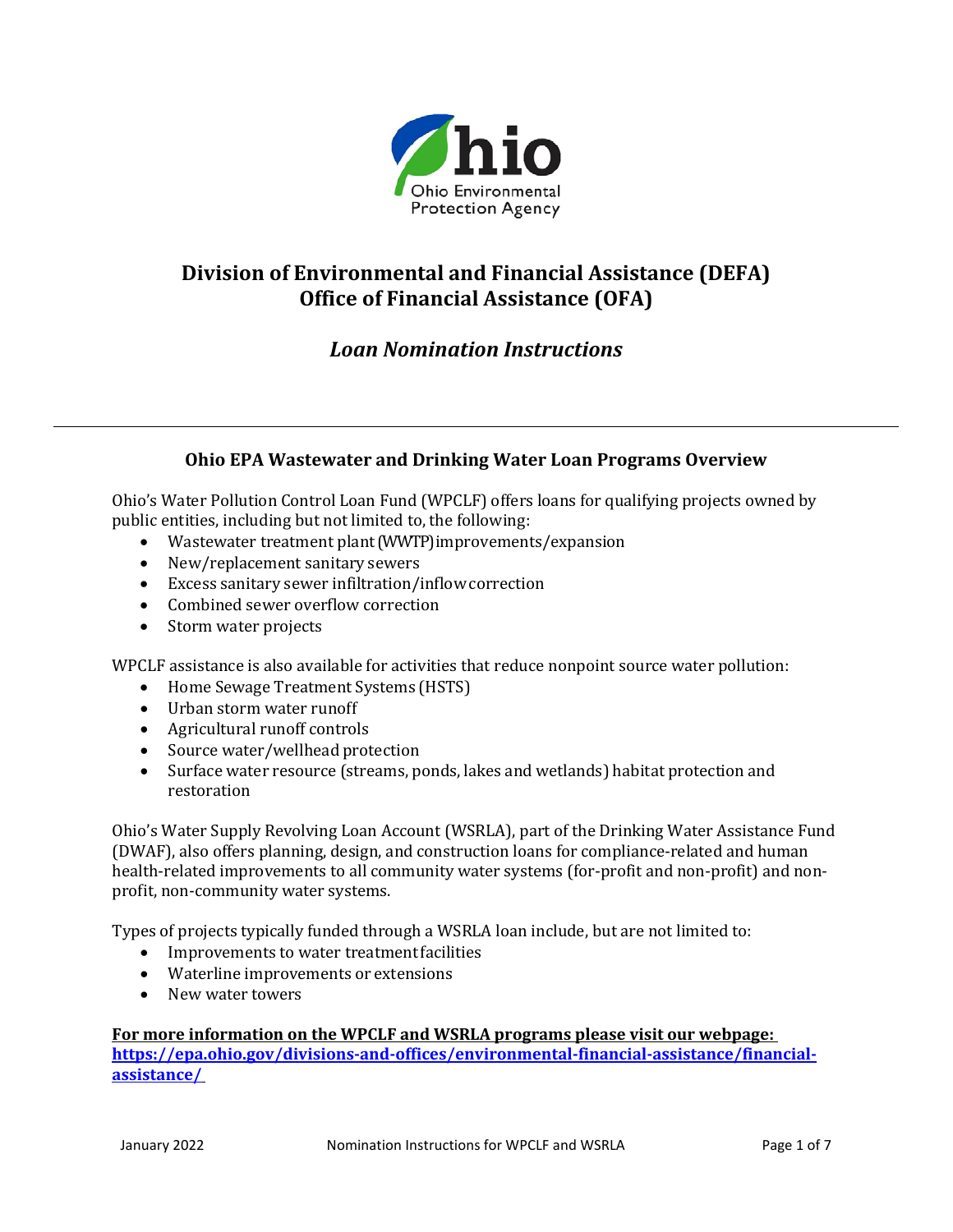## **Financing**

The WPCLF and WSRLA offer below-market interest rate loans. Direct loans are available to most public entities such as cities, villages, water and sewer districts, and some private borrowers. Indirect loans through our WPCLF linked deposit programs are available for certain types of nonpoint source control projects. Special discounted interest rates are available for qualifying projects. We also offer local governments WPCLF loans to start up their own local revolving loan funds or linked deposit programs.

Both the WPCLF and WSRLA can fund all eligible portions of proposed projects or they can be combined with funding from other sources such as the Ohio Water Development Authority, the Ohio Public Works Commission, the Community Development Block Grant program, and the Appalachian Regional Commission.

## **General Nomination Instructions**

Please read the instructions carefully and fill out the form in its entirety. Incomplete nominations may delay project review.

Information included in the nomination should be specific to the system related to the project. For example, if the borrower is applying for a water project, the nomination should only contain information on the water system.

Do not alter the nomination form. If additional space is required, please include additional documentation.

Please include with your nomination all the required documents pertaining to the type of loan being requested (planning, design, or construction).

All nominations must be submitted via email to *defamail@epa.ohio.gov*. Please note, attachments may not exceed 10MB per email.

Additional documents up to 25 MB may be sent using Ohio EPA's File Share system. Instructions for setting up an account and sending files are available: <https://epa.ohio.gov/static/Portals/29/documents/ofa/LiquidFiles%20Instructions.pdf>

To send attachments larger than 25 MB up to 2 GB, click on the link below for DEFA's file drop webpage. Enter the required information (email and subject line) and upload files. Please provide project specific information in the subject line and message body to help identify the project: [https://fileshare.epa.ohio.gov/filedrop/defa\\_ofa\\_projectfiles](https://gcc02.safelinks.protection.outlook.com/?url=https%3A%2F%2Ffileshare.epa.ohio.gov%2Ffiledrop%2Fdefa_ofa_projectfiles&data=04%7C01%7CKathleen.Courtright%40epa.ohio.gov%7Cdcacffbd84cb4ef84b5308d9e28fb562%7C50f8fcc494d84f0784eb36ed57c7c8a2%7C0%7C0%7C637789929108252630%7CUnknown%7CTWFpbGZsb3d8eyJWIjoiMC4wLjAwMDAiLCJQIjoiV2luMzIiLCJBTiI6Ik1haWwiLCJXVCI6Mn0%3D%7C3000&sdata=uGDXygEM%2BONe5YKM1f40amWnpCLqgl7UtP6mhmVOHu4%3D&reserved=0)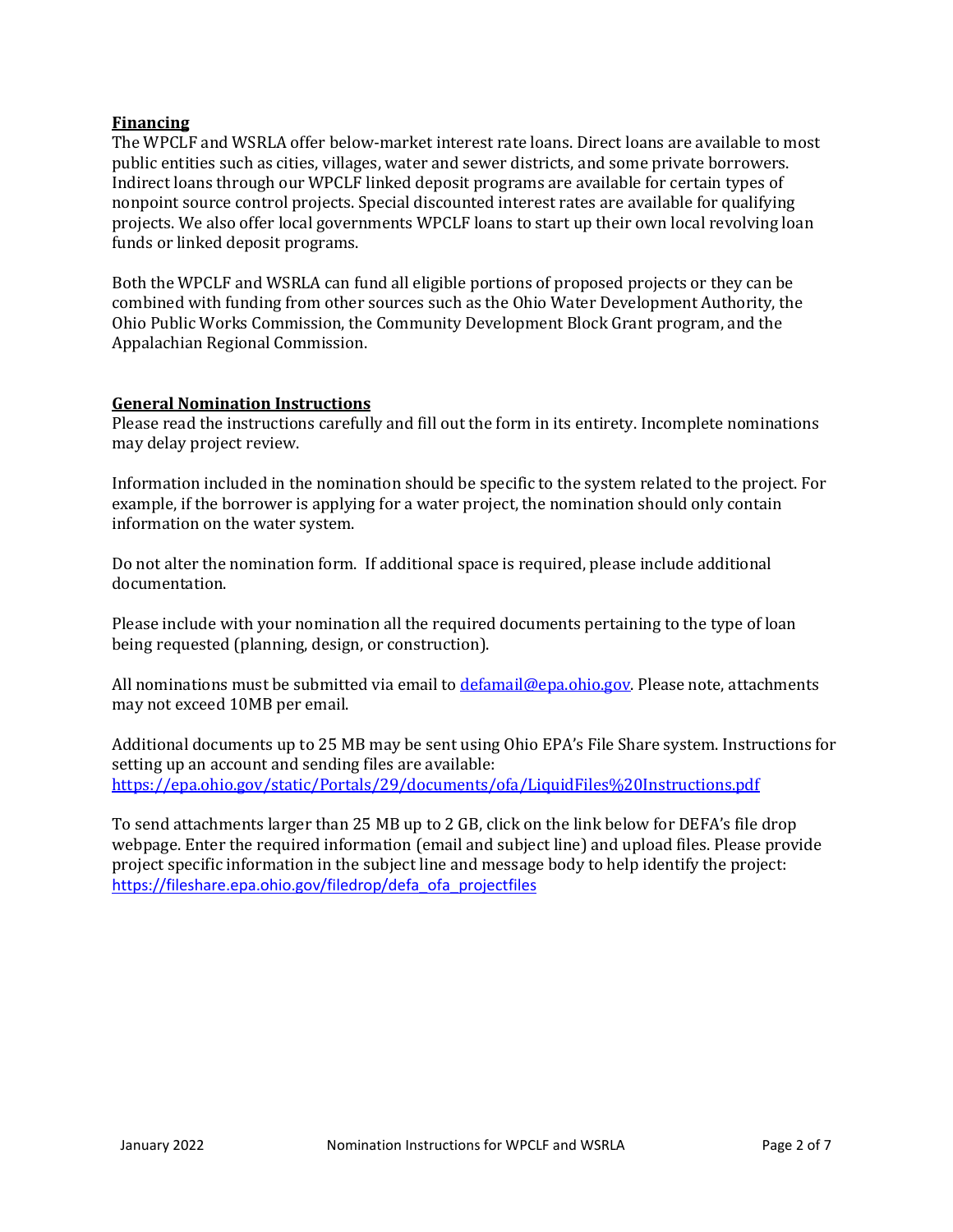# **Nomination Checklist**

**Planning & Design Loans – Engineering Agreement:** If the nomination is for planning and/or design, provide a copy of the engineering agreement (i.e., scope of services or A/E agreement). Submit project planning information with the nomination for design loans.

**Construction Loans:** If the nomination is for a construction loan, provide project planning information, as well as any Basis of Design documents and/or Preliminary Engineering Reports.

*Further information on project planning can be found on the DEFA website under ["WPCLF Project](https://epa.ohio.gov/static/Portals/29/documents/ofa/WPCLF-Project-Planning-Guidance.pdf?ver=2019-11-06-101934-933)  [Planning Guidance"](https://epa.ohio.gov/static/Portals/29/documents/ofa/WPCLF-Project-Planning-Guidance.pdf?ver=2019-11-06-101934-933) or ["WSRLA Design and Construction Loan Project Planning Guidance."](https://epa.ohio.gov/static/Portals/28/documents/dwaf/4_WSRLA_PPD_GP.pdf)*

An Ohio EPA DDAGW approved general plan is required with the nomination of design and/or construction loans for new, replaced, rehabilitated, upgraded, or expanded water treatment plants and their components. Please contact **DDAGW** for more information.

**Legislation Authorizing Rates**: Provide a copy of legislation authorizing current rates/tap in fees. For WSRLA loans, please include both water and wastewater information.

**New Water or Sewer Utility**: If the borrower is a new water or sewer utility, provide documentation about the creation of the new system, proposed user charge system and information concerning collection of a pre-construction sewer charge or planning fee.

**Map of Project Location**: For all loans, submit a map of the project or project location. Either a 7.5 minute USGS topographic map, or a more detailed property map, that shows all the project details.

**Additional documentation**: Provide any information specifically requested in the nomination form tabs. This information is used for project evaluation and scoring.

*Principal Forgiveness eligible projects please also refer to the readiness-to-proceed overview document concerning nomination submission documentation available with nomination materials: [https://epa.ohio.gov/divisions-and-offices/environmental-financial](https://epa.ohio.gov/divisions-and-offices/environmental-financial-assistance/financial-assistance)[assistance/financial-assistance](https://epa.ohio.gov/divisions-and-offices/environmental-financial-assistance/financial-assistance)*

## **TAB 1 – Borrower Information**

## **1.0 Program Funding Selection**

Indicate which loan type is requested by clicking the box next to **Water Pollution Control Loan Fund (WPCLF)**, **Water Supply Revolving Loan Account (WSRLA), or Household Sewage Treatment System (HSTS)**. You may also check the box indicating **WPCLF Re-Nomination** or **WSLRA Re-Nomination** for previously nominated projects that did not meet the loan award schedule. For WPCLF Re-Nominations, complete TABS 1, 2, and 5. For WSRLA re-nominations, complete TABS 1, 2, 3, and 5.

If known, please enter the re-nominated project WPCLF or WSRLA loan number (CS39XXXX-XXXX or FS39XXXX-XXXX format).

## **A selection must be made for the nomination to be reviewed.**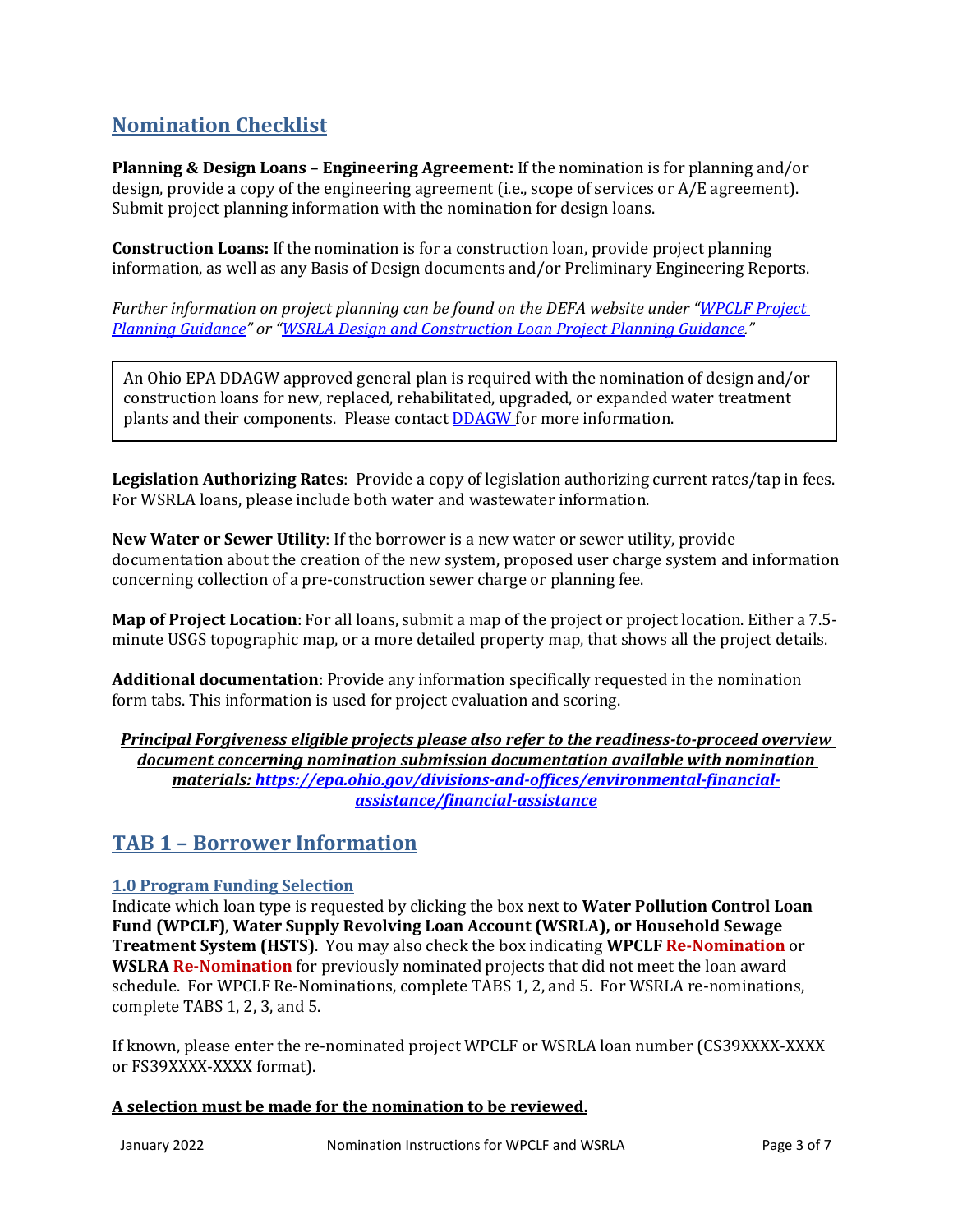## **2.0 Borrower's Information**

**Entity**: Enter the name of the City, Village, County, Regional Water and Sewer District (ORC 6119), Sewer District (ORC 6117), Conservancy District (ORC 6101), or private entity that will be responsible for the loan. **(Note: Private non-profit entities may only apply for WSRLA loans.)**

**Borrower's Population**: Enter the population served by the system and the project, respectively.

**County**: Enter the county in which the project is located.

**PWS ID:** For WSRLA applicants, please enter the Public Water System (PWS) ID affiliated with the project.

**Date of Nomination**: Enter the date the nomination is completed and signed.

## **3.0 Project Name and Description**

**Project Name**: Enter the name of the project.

**Project Description:** Provide a clear, brief narrative of the project. 500 characters or less will be visible when converting the Excel document to a PDF.

#### **4.0 Funding Type, Estimated Project Amounts, and Proposed Loan Award Date**

**Loan Types:** If planning, design, and construction funds are required for a project, one nomination form is required for the project, however, each project phase will be awarded as a separate loan.

**Estimated Loan Award Date:** Loans are awarded on the last Thursday of the month, except in November and December. (No loans are awarded in November and December loans are awarded on the second Thursday of December.) Based on the project schedule, indicate the anticipated target date for loan award. Enter the date in month/day/year format using the 1<sup>st</sup> day of the month estimated for loan award. For example, enter 6/1/2022 for an estimated June 2022 award.

## **\*\*Depending on the type of loan that is requested, the estimated loan date will autofill on TAB 5 - Project Schedule.**

**Estimated Loan Amount**: Provide the project's total estimated loan request. If financing will be requested for phases of the project (i.e., planning, design), enter the estimated cost for each phase.

## **5.0 Available Programmatic Discounts**

**Interest Rate Discount Consideration**: For loan discount options, please review Appendix E in the Water Pollution Control Loan Fund (WPCLF) Program Management Plan (PMP) or Appendices E and F of the Drinking Water Assistance Fund (DWAF) Program Management and Intended Use Plan. A community may be eligible for more than one discount. If the discount is not listed, mark the "Other" box, and indicate which discount you may qualify for.

Additionally, use the check box to indicate if interested in learning more about our Water Resource and Restoration Sponsorship Program (WRRSP) discount and sponsorship details. More information is available on the WRRSP webpage[: https://epa.ohio.gov/defa/wrrsp](https://epa.ohio.gov/defa/wrrsp)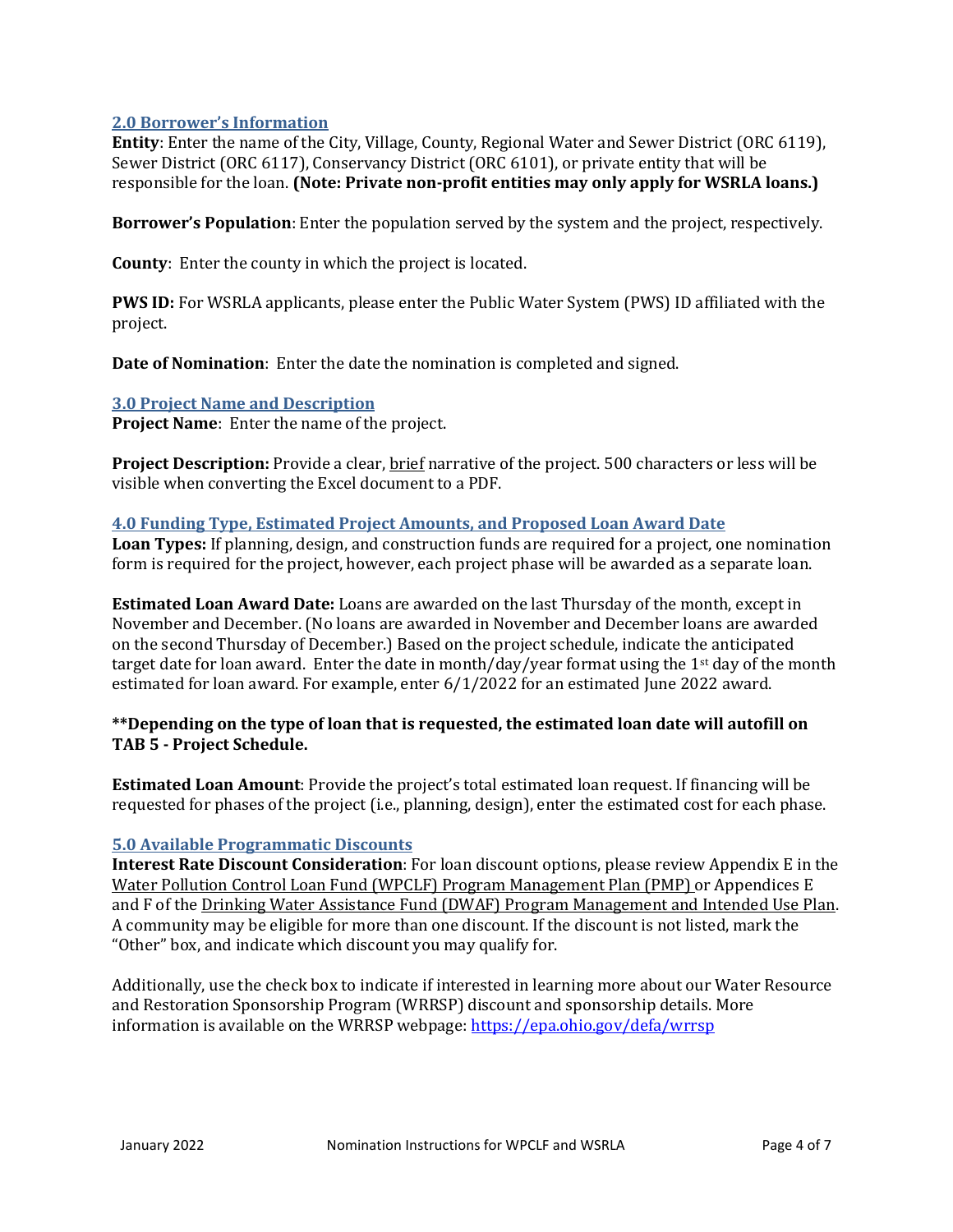# **TAB 2 – Contacts and Funding**

## **6.0 Contact Information**

Please provide contact information. If the contact information is the same for multiple categories, please enter "see above" or "N/A," if it is not applicable. Please check the box next to the Borrower's representative best suited for answering questions.

**Borrower's Authorized Representative**: This contact should match the official listed in the authorizing legislation to nominate the project. The authorized representative, or designee, must also sign the nomination form.

**Borrower's Additional Contact:** If different than the Borrower's Authorized Representative (i.e., Administrator, Clerk, or Fiscal Officer).

**System Operator:** The person responsible for the operations of the water or wastewater system.

**Consulting Engineer**: If applicable, provide contact information for the consulting engineer.

## **7.0 Source of Pledged Revenues**

To obtain a loan from Ohio EPA, the Borrower is required to pledge revenues derived from ownership and operation of the system as repayment for the loan. The revenues, after deductions for operations and maintenance, and previous debt obligations, must be able to support the repayment of the loan requested. However, unless prohibited by law, the Borrower may choose to repay the loan with any of its general resources. *The funding source is called the Dedicated Source of Repayment and should be indicated by checking the appropriate box. More than one source can be used.*

#### **8.0 Other Funding Sources**

In this section, please list any other loans and/or grants that the borrower may receive for the project. Provide the estimated award date as well as the estimated funding amount that the borrower anticipates from the funding source (Example sources: OPWC, CDBG, OWDA, and ARC).

## **TAB 3 – WSRLA Information**

## **9.0 WSRLA Project Information**

Checkboxes are available to indicate the type of work and the component type. Provide a brief project description. Checkboxes are also available to indicate what problem(s) the project addresses.

NOTE: An approved general plan is required with the nomination of design and/or construction loans for new, replaced, upgraded, or expanded water treatment plants and their components. Depending on the complexity of the project, Ohio EPA's review and approval of these plans can take some time. Ohio EPA strongly recommends receiving an approved general plan prior to nominating a project. Please contact **DDAGW** for more information.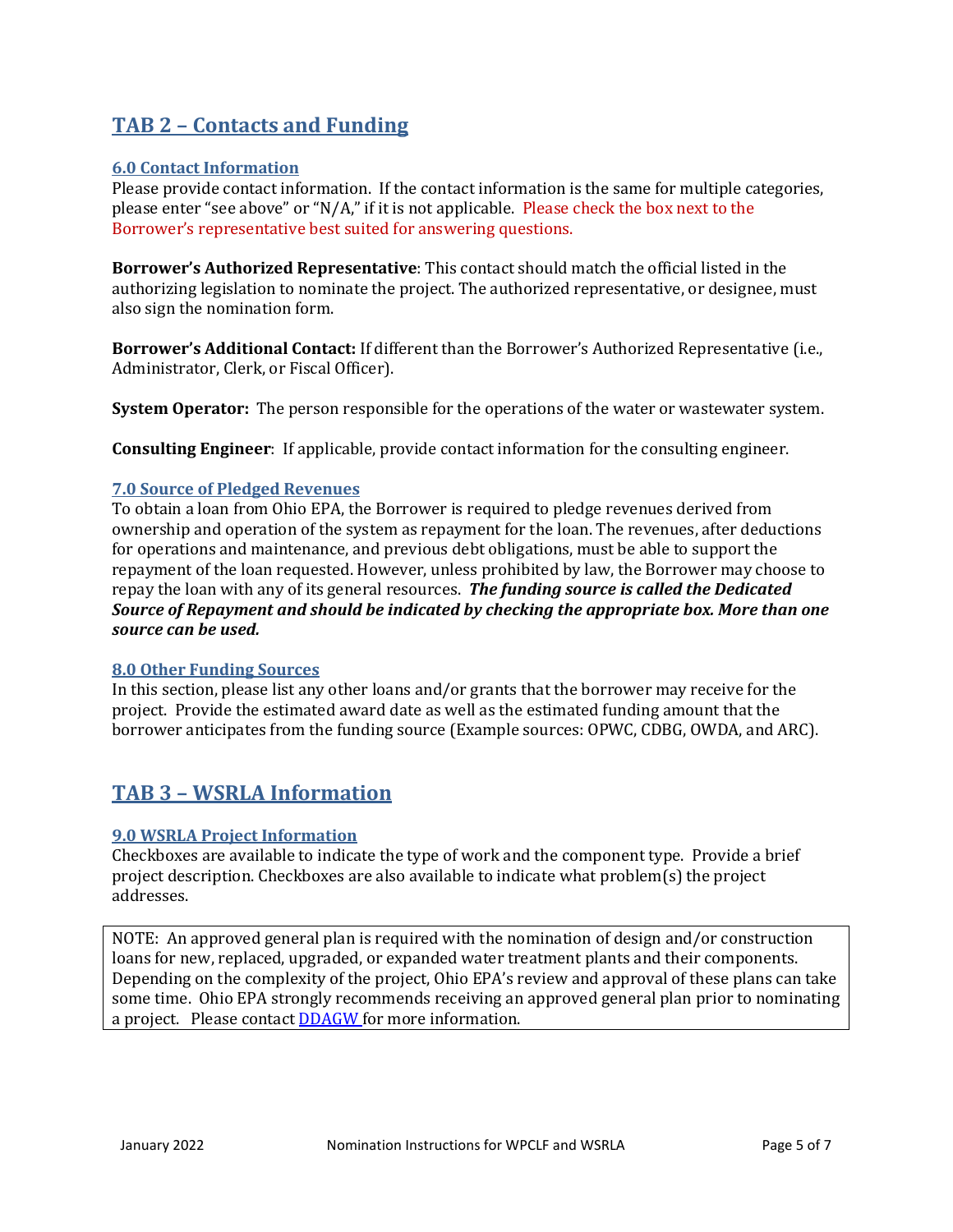## **10.0 General Water Rate Information**

Please indicate whether public drinking water is currently provided to residents in the proposed project service area. If public drinking water is provided, attach a copy of the water and sewer rate ordinances, resolutions, current rates, and user charges. If water users are not charged, please provide an explanation.

## **11.0 General Plan Application Information**

Please indicate if a general plan and detailed plans have been submitted to Ohio EPA. Additionally, indicate whether the detailed plans have been approved by Ohio EPA. Provide a date for these items.

## **TAB 4 – WPCLF Information**

## **9.0 WPCLF Required Environmental Information**

The annual capitalization grant received from U.S. EPA requires Ohio EPA to rank all projects requesting financial assistance through the WPCLF program. To satisfy that requirement, along with consideration for the Clean Water Act's objective to restore and maintain the environmental integrity of the nation's waterways, Ohio EPA developed a ranking system that addresses both point and non-point sources of impacts. The following information is necessary for project scoring.

Environmental risk factors are listed in this section. The checkboxes should be marked if the project will address the factors listed below. Supplemental information which indicates how the risk factors are addressed must be submitted. If sewage backups, wet weather overflows, or dry weather overflows are addressed, complete Section 10.0.

 **Human Health Risk – Sewage Backups (Complete Section 10.0 - Sewage Overflow Control Information)**

Provide documentation that demonstrates the presence of overflows in basements, streets, or properties.

 **Human Health Risk – Dry Weather Overflows (Complete Section 10.0 - Sewage Overflow Control Information)**

Provide documentation that shows the nature of the overflows and how they will be eliminated by the proposed project.

- **Human Health Risk – Wet Weather Overflows (Complete Section 10.0 - Sewage Overflow Control Information)** Provide documentation that shows the nature of the overflows and how they will be controlled or eliminated by the proposed project.
- **Human Health Risk – Surface Water Exceeds WQS for Bacteria** Provide documentation that shows bacteria levels exceed water quality standards for water body. Attach information that shows how the project will reduce bacteria levels to achieve water quality standards.
- **Human Health Risk – Failing Household Sewage Treatment Systems** Provide documentation from the local health department which demonstrates a 30% or greater failure rate of HSTS in the project area, bacterial sampling which shows a violation of water quality standards resulting from failing HSTS, or Director's Findings and Orders